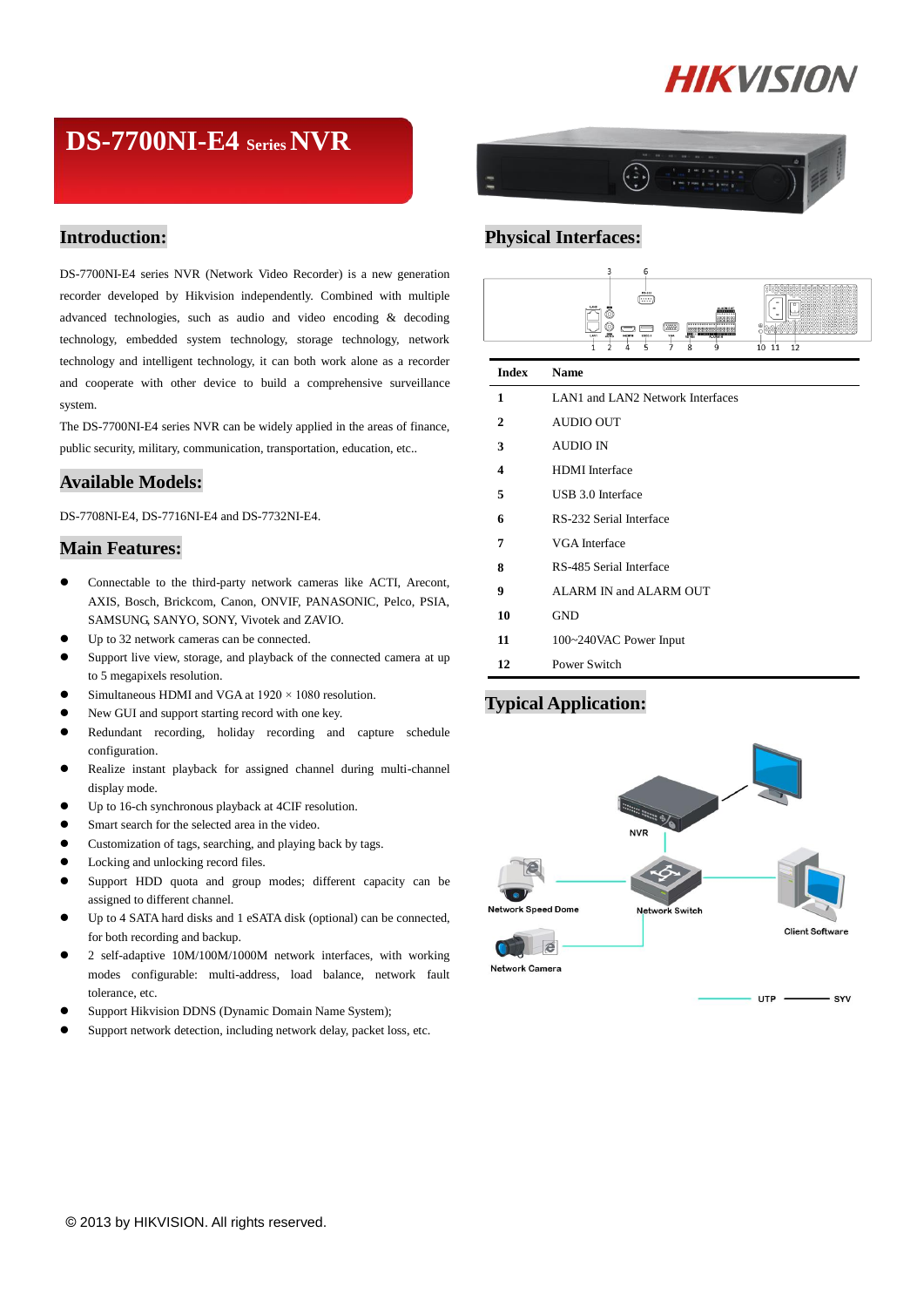

# **Specifications:**

| <b>Model</b>                 |                                                  | <b>DS-7708NI-E4</b>                                                                                                 | <b>DS-7716NI-E4</b>     | <b>DS-7732NI-E4</b>     |  |
|------------------------------|--------------------------------------------------|---------------------------------------------------------------------------------------------------------------------|-------------------------|-------------------------|--|
| <b>Video/Audio</b><br>input  | IP video input                                   | 8-ch                                                                                                                | $16$ -ch                | $32$ -ch                |  |
|                              | Two-way audio                                    | 1-ch, RCA $(2.0 \text{ Vp-p}, 1 \text{k}\Omega)$                                                                    |                         |                         |  |
| <b>Network</b>               | <b>Incoming bandwidth</b>                        | 50Mbps                                                                                                              | 100Mbps                 | 200Mbps                 |  |
|                              | <b>Outgoing bandwidth</b>                        | 80Mbps                                                                                                              |                         |                         |  |
|                              | <b>Remote connection</b>                         | 128                                                                                                                 |                         |                         |  |
| <b>Video/Audio</b><br>output | <b>Recording resolution</b>                      | 5MP/3MP/1080P/UXGA/720P/VGA/4CIF/DCIF/2CIF/CIF/QCIF                                                                 |                         |                         |  |
|                              | <b>Frame</b> rate                                | Main stream: 50 fps $(P) / 60$ fps $(N)$                                                                            |                         |                         |  |
|                              |                                                  | Sub-stream: 50 fps $(P)$ / 60 fps $(N)$                                                                             |                         |                         |  |
|                              | <b>HDMI/VGA</b> output                           | 1-ch, resolution:<br>1920 × 1080P /60Hz, 1600 × 1200 /60Hz, 1280 × 1024 /60Hz, 1280 × 720 /60Hz, 1024 ×<br>768/60Hz |                         |                         |  |
|                              | <b>Audio output</b>                              | 1-ch, RCA (Linear, $1K\Omega$ )                                                                                     |                         |                         |  |
| <b>Decoding</b>              | Live view / Playback<br>resolution               | 5MP/3MP/1080P/UXGA/720P/VGA/4CIF/DCIF/2CIF/CIF/QCIF                                                                 |                         |                         |  |
|                              | Capability                                       | 8-ch@720P, 6-ch@1080P                                                                                               | 16-ch@4CIF, 12-ch@720P, | 16-ch@4CIF, 12-ch@720P, |  |
|                              |                                                  |                                                                                                                     | 6-ch@1080P              | 6-ch@1080P              |  |
| <b>Hard disk</b>             | <b>SATA</b>                                      | 4 SATA interfaces for 2 HDDs + 1 DVD-R/W (default), or 4HDDs                                                        |                         |                         |  |
|                              | eSATA (Optional)                                 | 1 eSATA interface                                                                                                   |                         |                         |  |
|                              | Capacity                                         | Up to 4TB capacity for each HDD                                                                                     |                         |                         |  |
| <b>External</b><br>interface | <b>Network interface</b>                         | 2 RJ-45 10 /100 /1000 Mbps self-adaptive Ethernet interfaces                                                        |                         |                         |  |
|                              | <b>Serial interface</b>                          | RS-232 and RS-485                                                                                                   |                         |                         |  |
|                              | <b>USB</b> interface                             | $2 \times$ USB 2.0 + 1 $\times$ USB 3.0                                                                             |                         |                         |  |
|                              | Alarm in / out                                   | 16/4 (optionally can be expanded to $16/8$ )                                                                        |                         |                         |  |
| <b>Others</b>                | Power supply                                     | $100 \sim 240$ VAC                                                                                                  |                         |                         |  |
|                              | Consumption<br>(without hard disk or<br>DVD-R/W) | $\leq 20$ W                                                                                                         | $\leq 20$ W             | $\leq 20$ W             |  |
|                              | <b>Working</b><br>temperature                    | -10 °C ~ +55 °C (14°F ~ 131°F)                                                                                      |                         |                         |  |
|                              | <b>Working humidity</b>                          | $10\% \sim 90\%$                                                                                                    |                         |                         |  |
|                              | <b>Chassis</b>                                   | 19-inch rack-mounted 1.5U chassis                                                                                   |                         |                         |  |
|                              | <b>Dimensions</b><br>$(W \times D \times H)$     | $445 \times 390 \times 70$ mm ( $17.5$ " $\times$ 15.3" $\times$ 2.8")                                              |                         |                         |  |
|                              | Weight<br>(without hard disk or<br>$DVD-R/W$ )   | ≤4 Kg (8.82 lb)                                                                                                     |                         |                         |  |

#### *Note:*

The formula to calculate the incoming bandwidth and the IP camera connected is:  $A = B/(C+D)$ .

A refers to the number of IP camera you connected.

B refers to the value of the incoming bandwidth.

C refers to the bitrate value of the main stream of the connected IP camera.

And D refers to the bitrate value of the sub-stream of the connected IP camera.

#### *Example:*